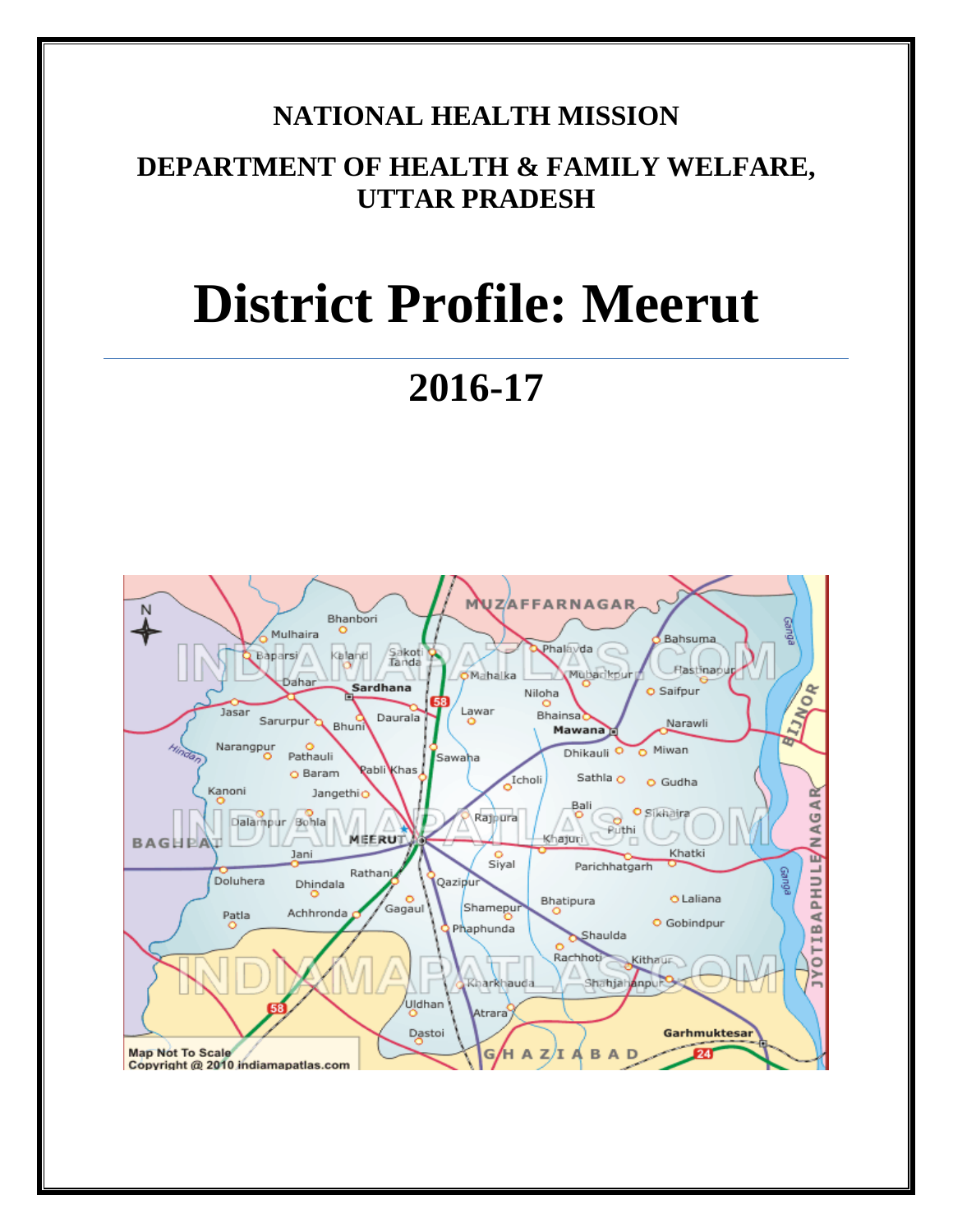### **District Profile: Meerut**

|                                                        | <b>Meerut</b>               | <b>Uttar Pradesh</b> |
|--------------------------------------------------------|-----------------------------|----------------------|
| Rural Population (In lakhs) (Census 2011)              | 16 Lacs                     | 1551.11              |
| Number of Districts (RHS 2014)                         |                             | 75                   |
| Number of Sub District (Tehsil/Taluka etc.)Census 2011 |                             | 312                  |
| Number of Villages (RHS 2014)                          | 482                         | 106704               |
| Number of District Hospitals (RHS 2014)                | $\mathcal{D}_{\mathcal{L}}$ | 160                  |
| Number of Community Health Centres (RHS 2014)          | 12                          | 773                  |
| Number of Primary Health Centres (RHS 2014)            | 31                          | 3497                 |
| Number of Sub Centres (RHS 2014)                       | 315                         | 20521                |

# **Demographic Profile**

| <b>Indicator</b>                                   | <b>Meerut</b> | <b>Uttar Pradesh</b> |
|----------------------------------------------------|---------------|----------------------|
| Total Population (In Crore) (Census 2011)          | 3.44          | 19.96                |
| Decadal Growth (%) (Census 2001)                   | 15.01         | 20.09                |
| Crude Birth Rate (SRS 2014)                        | 23.9AHS       | 27.2                 |
| Crude Death Rate (SRS 2014)                        | 6.3AHS        | 7.7                  |
| Natural Growth Rate (SRS 2014)                     |               | 19.5                 |
| Sex Ratio (Census 2011)                            | 886           | 908                  |
| Child Sex Ratio (Census 2011)                      | 852.0         | 899                  |
| Schedule Caste population (In Crore) (Census 2001) | 624150        | 3.51                 |
| Schedule Tribe population (in crore) (Census 2001) | 33900         | 0.011                |
| Total Literacy Rate (%) (Census 2011)              | 74.80         | 69.72                |
| Male Literacy Rate (%) (Census 2011)               | 82.91         | 79.24                |
| Female Literacy Rate (%) (Census 2011)             | 65.69         | 59.26                |

# **Status of Health Indicators**

| <b>Indicators</b>               | <b>Meerut</b>               | $\frac{6}{9}$<br><b>Decline</b><br>(MH) | <b>Uttar Pradesh</b> |                        | $\frac{6}{6}$<br><b>Decline</b><br>(MH) |
|---------------------------------|-----------------------------|-----------------------------------------|----------------------|------------------------|-----------------------------------------|
| <b>Infant Mortality Rate</b>    | AHS 2012-13<br>50           |                                         | $(SRS-2006)$         | 50<br>$(SRS-$<br>2014) | 29.57%                                  |
| <b>Neo-Natal Mortality Rate</b> | 35<br>2012-13<br><b>AHS</b> |                                         | 46<br>(SRS 2006)     | 35<br>$(SRS-$<br>2014) | 23.91%                                  |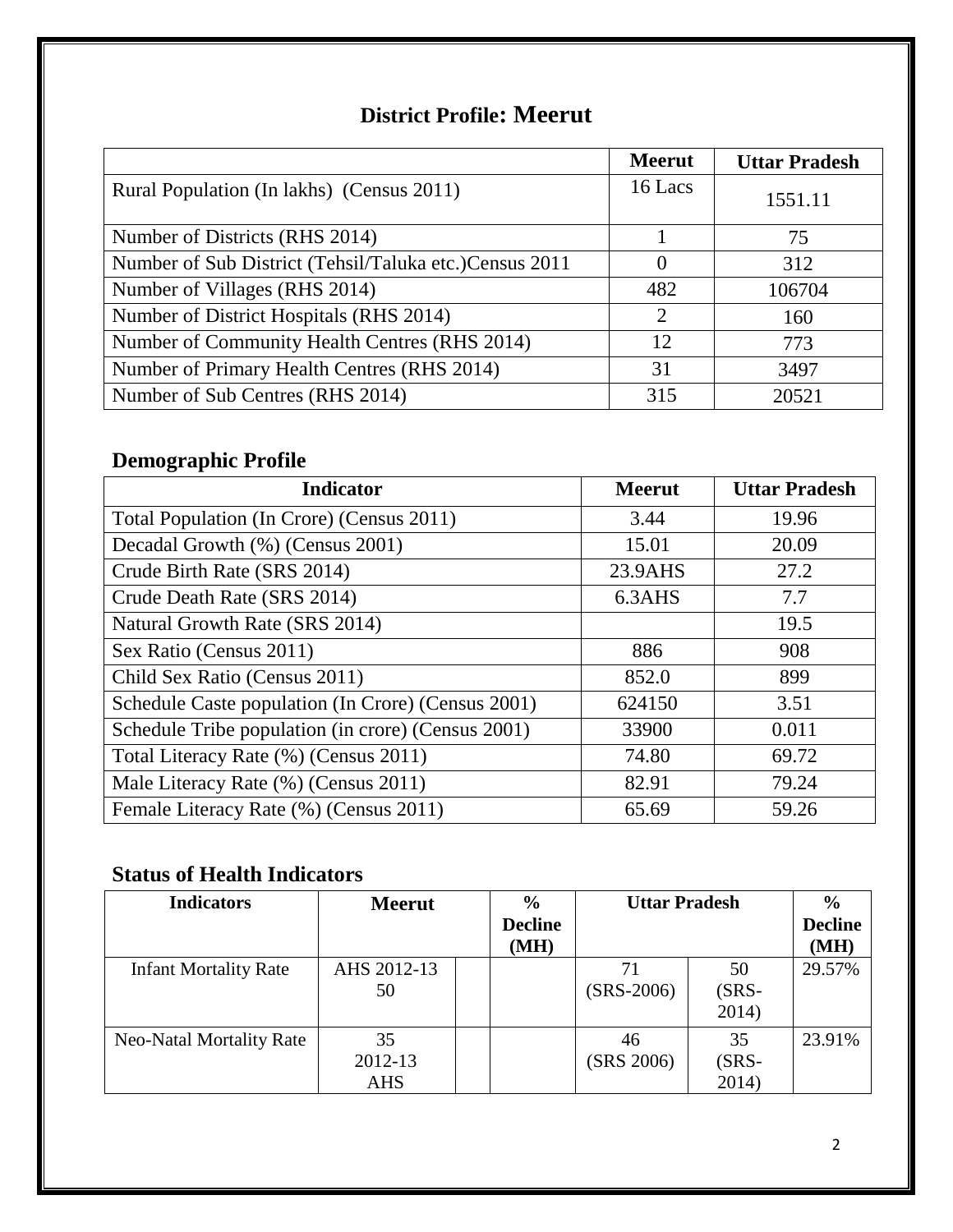| <b>Maternal Mortality Ratio</b>  | 151             | 440          | 285        | 35.22% |
|----------------------------------|-----------------|--------------|------------|--------|
|                                  | 2012-13         | (SRS 2004-   | (SRS 2011- |        |
|                                  | <b>AHS</b>      | (06)         | 13)        |        |
| <b>Total Fertility Rate</b>      | 3.1             | 4.2          | 3.1        | 26.19% |
|                                  | BH <sub>1</sub> | $(SRS-2006)$ | (SRS 2014) |        |
|                                  | 2012-13         |              |            |        |
|                                  | <b>AHS</b>      |              |            |        |
| <b>Under-five Mortality Rate</b> | 59              | 91           | 64         | 29.67  |
|                                  | 2012-13         | (SRS 2008)   | (SRS 2013) | $\%$   |
|                                  | <b>AHS</b>      |              |            |        |

# **Progress under Health Systems Strengthening**

| SI.<br>N <sub>0</sub> | <b>Activity</b>               | <b>Status</b>                                                                                                                                                                                                                                                      |
|-----------------------|-------------------------------|--------------------------------------------------------------------------------------------------------------------------------------------------------------------------------------------------------------------------------------------------------------------|
| $\mathbf{1}$          | 24x7 PHCs                     | Out of 31, only 31 PHCs are functioning on 24x7<br>basis.                                                                                                                                                                                                          |
| $\overline{2}$        | Functioning as<br><b>FRUs</b> | Only 5 Facilities (1 Medical college, 1 DWH and 3 CHC are<br>working as FRUs                                                                                                                                                                                       |
| 3                     | <b>ASHAs</b><br>Selected      | 1588 against sanctioned 1688 ASHAs have been engaged<br>(1588 have been trained in $1st$ Module, and 1169 ASHAs are<br>trained upto 5 <sup>th</sup> Module and .1169 ASHAs trained in Round-<br>1 & .1151 ASHAs trained in Round-2 of $6^{th}$ & $7^{th}$ Modules) |
| $\overline{4}$        | Contractual<br>appointments   | Human Resource (HR) has been approved.<br>(Medical Officers (MBBS) -26, Specialist 1, AYUSH<br>Mos/ Physicians 28, SNs 38 ANMs 43 in NHM and LTs 5<br>in NHM and 26 in NUHM Pharmacists 2 in NHM and 26 in<br>NUHM, others 57)                                     |
| 5                     | Rogi Kalyan<br>Samiti         | 14 facilities (2. DH, 12 CHCs) have been registered<br>with RKS.                                                                                                                                                                                                   |
| 6                     | <b>VHSNCs</b>                 | Out of .482 villages, .482 villages constituted VHSNCs.                                                                                                                                                                                                            |
| 7                     | <b>DLVMCs</b>                 | Completion of 1 DLVMC has been reported.                                                                                                                                                                                                                           |
| 8                     | <b>VHNDs</b>                  | 2516 VHNDs were held during 2015-16.                                                                                                                                                                                                                               |
| 9                     | <b>ERS</b>                    | 38 (102-Type) & 25 (108-Type) are operational.                                                                                                                                                                                                                     |
| 10                    | <b>MMU</b>                    | An approval of 0 Mobile Medical Units (MMU) has been<br>given to the District.                                                                                                                                                                                     |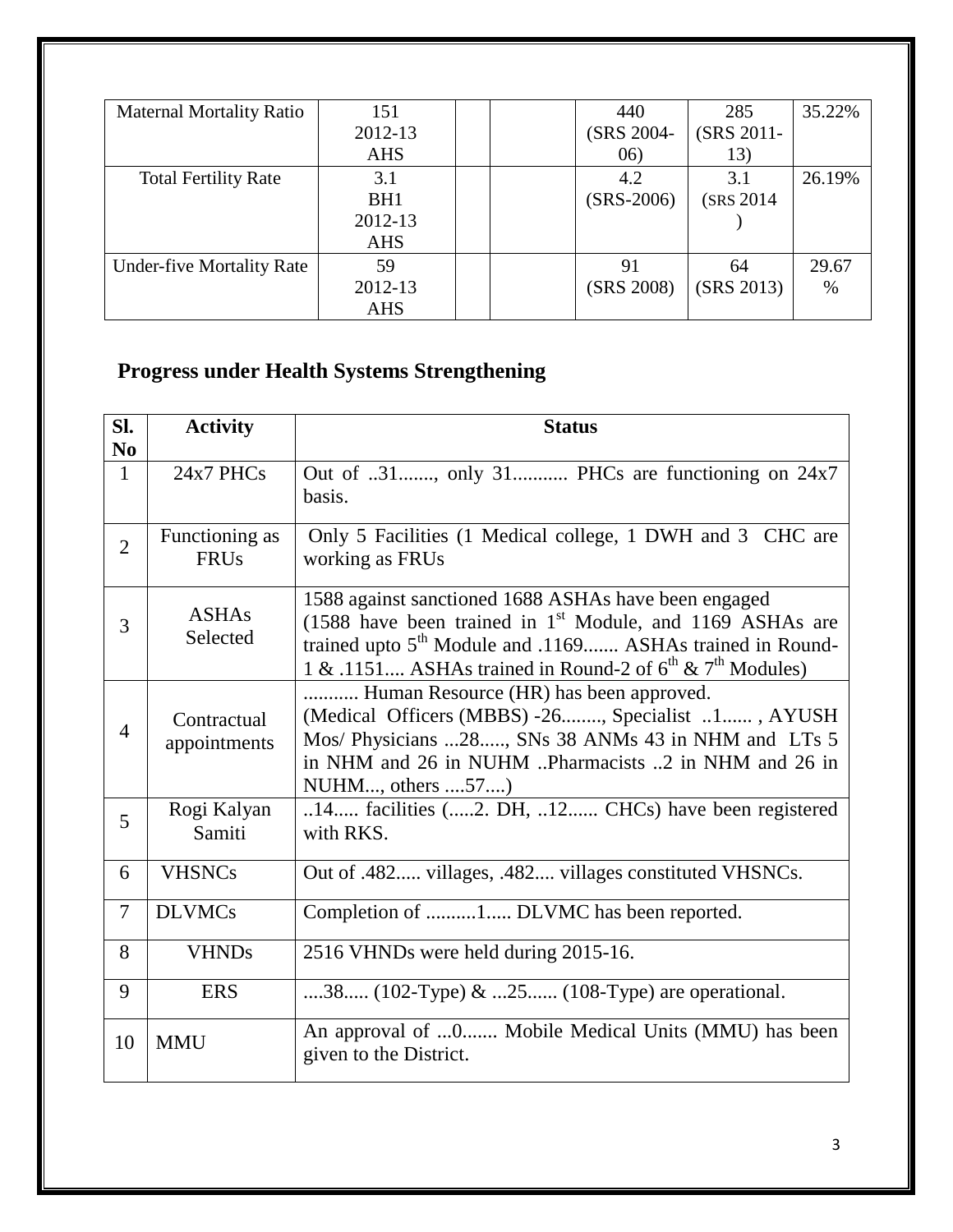| 11 | Ambulance           | An approval of 0 ambulances has been given to the<br>District.                                      |                                              |           |                  |              |                         |  |
|----|---------------------|-----------------------------------------------------------------------------------------------------|----------------------------------------------|-----------|------------------|--------------|-------------------------|--|
|    |                     |                                                                                                     | New Construction                             |           |                  |              | Renovation/Up gradation |  |
|    |                     | Facility                                                                                            | Sanctioned                                   | Completed | Sanctioned       |              | Completed               |  |
|    |                     |                                                                                                     |                                              |           |                  | Nagla        | Complantes              |  |
|    | Infrastructure      |                                                                                                     |                                              |           |                  | <b>Battu</b> |                         |  |
|    | 12<br>Strengthening |                                                                                                     |                                              |           |                  | <b>UPHC</b>  |                         |  |
|    |                     |                                                                                                     |                                              |           | <b>Bhoorbdal</b> |              | Complents               |  |
|    |                     |                                                                                                     |                                              |           |                  | <b>UPHC</b>  |                         |  |
|    |                     |                                                                                                     |                                              |           |                  |              |                         |  |
|    |                     |                                                                                                     |                                              |           |                  |              |                         |  |
|    | New Born Care       | $\overline{2}$<br>Sick New Born Care unit (SNCU)                                                    |                                              |           |                  |              |                         |  |
| 13 |                     | 3<br>New Born Stabilization Unit (NBSU)<br>Units<br>9<br>New Born Care Corner (NBCC)<br>established |                                              |           |                  |              |                         |  |
|    |                     |                                                                                                     |                                              |           |                  |              |                         |  |
|    |                     |                                                                                                     | <b>Nutrition Rehabilitation Center (NRC)</b> |           |                  |              |                         |  |

## **Physical Progress of Institutional Deliveries and JSY**

| Year        | <b>Institutional Deliveries</b> | <b>JSY</b> beneficiaries |
|-------------|---------------------------------|--------------------------|
| 2012-13     |                                 | 20261                    |
| 2013-14     |                                 | 22360                    |
| 2014-15     |                                 | 21428                    |
| $2015 - 16$ |                                 | 23223                    |
| 2016-17     |                                 | Till date 8703           |

#### **1. Funds Released under NRHM** (in crores)

| Year         | <b>Allocation</b> | Release*  | <b>Expenditure</b> |
|--------------|-------------------|-----------|--------------------|
| 2012-13      |                   | 286682096 | 166357663          |
| 2013-14      | 218076000         | 196520342 | 205389750          |
| 2014-15      | 362163000         | 322467392 | 284444746          |
| 2015-16      | 386849000         | 363168177 | 281273266          |
| <b>Total</b> |                   |           |                    |

\*Release figures for the F.Y. 2015-16 are updated on 31.03.2016 and provisional.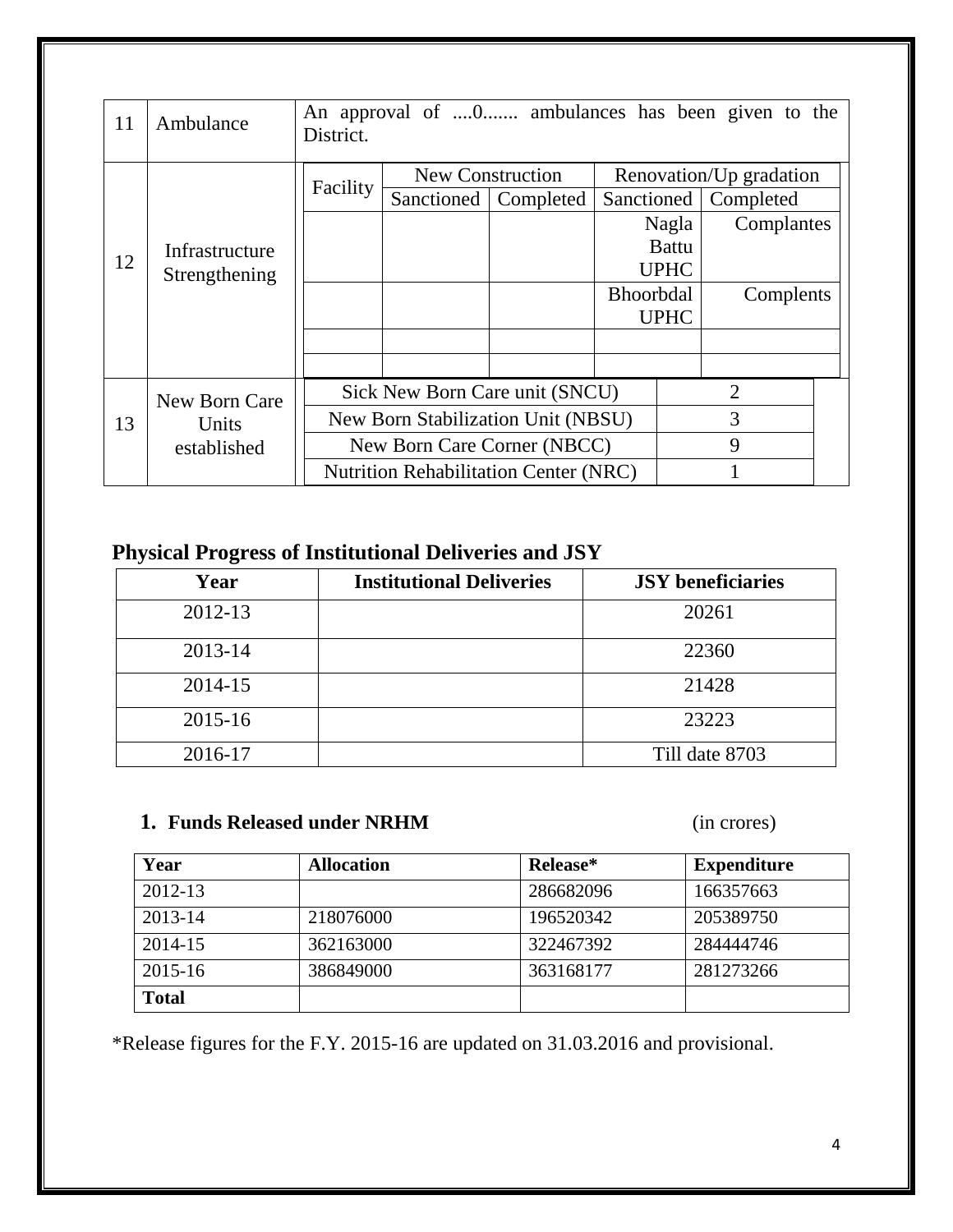#### **NUHM**

#### **A. Demographic Profile (As per Census 2011):**

| 1              | Total Population (In lakhs)                                                                  | 34 Lacs |
|----------------|----------------------------------------------------------------------------------------------|---------|
| 2              | Urban Population (In lakhs)                                                                  | 17 Lacs |
| 3              | Urban Population as percentage of total population                                           | 50%     |
| $\overline{4}$ | Urban slum population (in lakhs)                                                             | 13 Lacs |
| 5              | Slum population as percentage of urban population                                            |         |
| 6              | Number of Metro cities                                                                       |         |
| 7              | Number of Million + cities $(> 10$ lakh population)                                          |         |
| 8              | Number of cities with 1 to 10 lakh population                                                |         |
| 9              | Number of towns with less than 1 lakh but more than 50<br>thousand population                | 2       |
| 10             | Number of State HQs/District HQs which have population<br>between 50 thousand to 30 thousand |         |
| 11             | Total Eligible cities $(6+7+8+9+10)$                                                         |         |
| 12             | Total cities covered under NUHM till 2015-16                                                 |         |

#### **B. Coverage:**

### **Status of NUHM in the District .............................**

**(Position as on 31st December, 2015)**

| Sl. No.        | <b>Activities</b>                     | <b>Approved</b>   | <b>Progress</b> |
|----------------|---------------------------------------|-------------------|-----------------|
| 1.             | <b>Planning &amp; Mapping</b>         |                   |                 |
| 2.             | <b>Human Resource</b>                 | <b>Sanctioned</b> | $In - position$ |
|                | <b>Medical Officers</b>               | 26                | 23              |
|                | <b>Staff Nurses</b>                   | 26                | 26              |
|                | <b>Auxiliary Nurse Midwife (ANMs)</b> | 137               | $\overline{4}$  |
|                | Lab Technicians                       | 26                | 10              |
|                | Pharmacists                           | 26                | 10              |
|                | <b>ASHA</b>                           | 588               | 150             |
|                | Mahila Arogya Samiti (MAS)            |                   |                 |
|                | <b>State Program Management Unit</b>  | 1                 |                 |
|                | District Program Management Unit      |                   |                 |
| 3 <sub>1</sub> | <b>Infrastructure</b>                 |                   |                 |
|                | <b>U-PHCs</b>                         | 26                | 26              |
|                | Strengthening of U-PHCs               | $\overline{2}$    | $\overline{2}$  |
|                | New U-PHCs                            |                   |                 |
|                | <b>U-CHCs</b>                         |                   |                 |
|                | Strengthening of U-CHCs               |                   |                 |